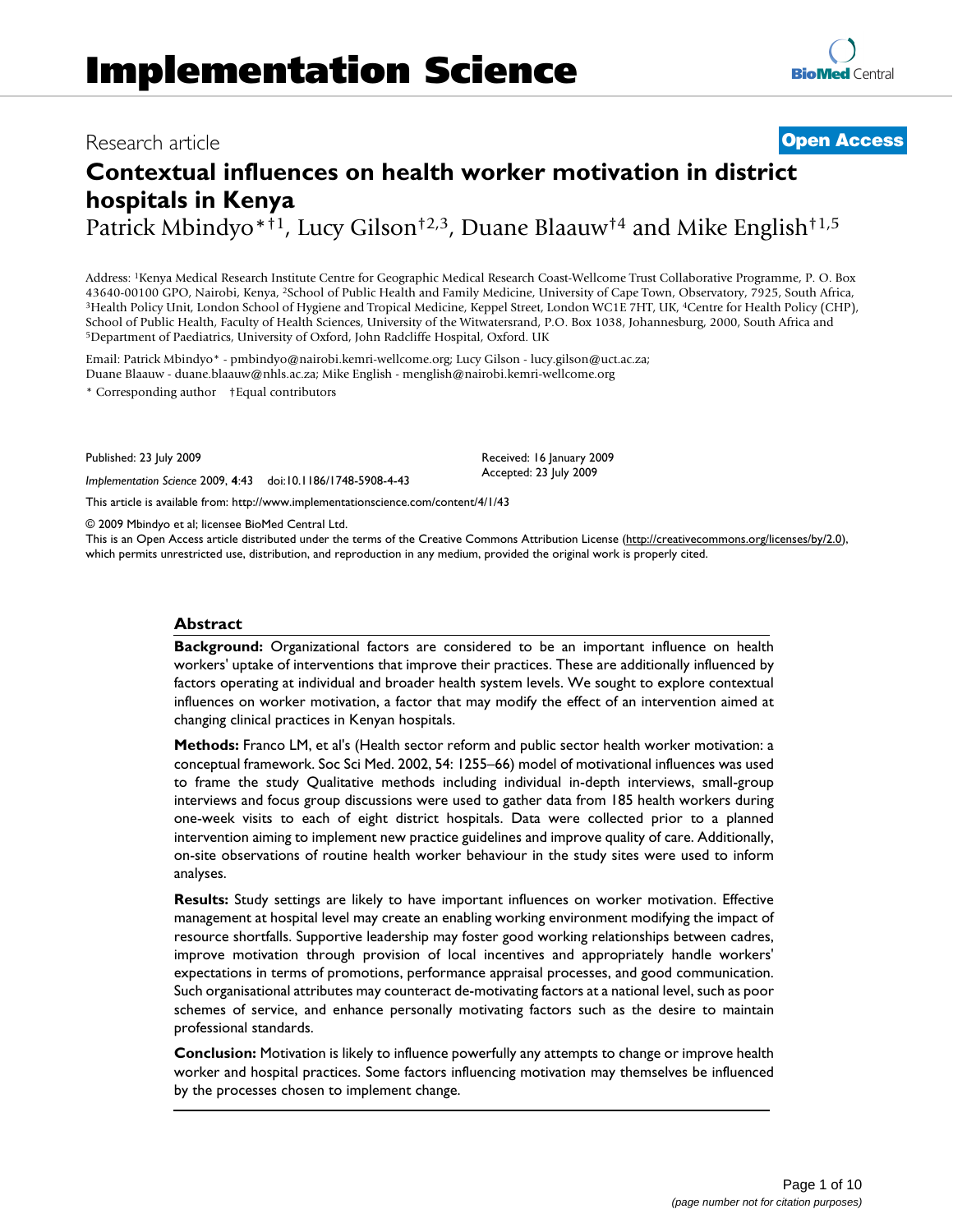# **Background**

A number of factors ranging from the individual to national level operate together to influence how health workers take up interventions to improve their work practices [1-5]. Often this influence works through the local personal, educational, professional, community, or institutional environment in which work takes place, or the social, cultural, economic, and political environments more generally [1,2]. Specific efforts within these environments to manage health worker actions include a broad set of incentives and sanctions [1]. At the individual health worker level, many of these influences are understood to affect a worker's motivation to act in desired ways. Thus, understanding those factors that influence worker motivation is important when trying to explain why interventions that rely on changing worker behaviour succeed or fail.

However, worker motivation and its influence on changing clinical practices of health workers in low-income settings [2,6,7] is rarely explored as a major factor that may mediate or modify the effects of interventions [2,7-9]. More usually, studies of health worker's motivation explore determinants of motivation by examining the subjective perceptions of health workers [8,10-15] either to understand effects of health sector reforms on worker performance [10,11,14], or influences of performance management on worker motivation [8,11,13].

We are conducting a study of an intervention aiming to improve the quality of care for children in Kenyan government hospitals. The study design and intended interventions have been described elsewhere [16,17]. Conscious of the fact that the characteristics of the hospitals as organisations, their health workers and their interaction with the research team might be major factors affecting implementation the research design also aimed to explore these issues [7]. One topic of focus was, therefore, hospital staff motivation. We reasoned that exploration of motivation even if only at baseline would provide us with an improved understanding of factors that might affect the intervention's eventual success.

We have described elsewhere our efforts to develop a quantitative measure of motivation to inform analyses of the outcomes of the intervention project [18]. Here we describe, based on an exploration of motivation, the results of qualitative investigations in the study hospitals that help describe the health system context within which the intervention was delivered. In accompanying work, we also describe the hospitals as contexts from a more traditional quality of care perspective [19], the process of intervention [20] and reported barriers to use of clinical practice guidelines [21]. These detailed descriptions will, we hope, provide a thick description of the hospitals we studied as 'typical' contexts providing health care services

in rural areas of Kenya. In so doing, we aim to improve understanding of the broad range of issues affecting attempts to change hospital practices and help others critically evaluate the generalisability of our future reports on the effectiveness of the intervention.

# **Methods**

# *Theoretical approach*

The use of qualitative methodology was to explore the depth, richness, and complexity of staff motivation in district hospitals prior to the practice change intervention being implemented [22-24]. We have adapted Kanfer's [25] model that outlines the complex play of forces that influence motivation that operate at individual, organisational, and societal levels [9,25]. It divides determinants of motivation into 'will do' (*i.e*., adoption of organisational goals) and 'can do' components (*i.e*., mobilisation of personal resources to achieve joint goals) [25]. The adaptation of Kanfer's [25] model was informed by Franco *et al*.'s[7,9] work that extended the model to provide a clearer understanding of the various factors that affect workers motivation before designing interventions that explicitly or implicitly affect motivation (see Figure 1).

# *Tool development*

Based on these theoretical considerations, Key Informant Interview (KII) and Focus Group Discussion (FGD) tools were developed. The KII tools, in particular, were developed with regard to the cadre of likely respondents, (junior cadres, middle, and senior level management). Each guide had five sections comprising questions and probes with flexibility to explore issues affecting particular cadres, such as doctors or nurses. The qualitative guides were piloted in two, non-study public hospitals in Kenya to test for clarity of questions, health workers' comprehension of the tools, and to gain preliminary insight into respondents' perceptions of motivation. All tools were revised and finalised after this piloting.

# *Sampling and data collection*

The selection of study hospitals has been described in full elsewhere. Briefly, they comprised eight rural district hospitals from four of Kenya's provinces [16] selected to represent a range of institutional, geographic, socioeconomic, and epidemiological settings. The nature and scope of the study was discussed with study hospitals prior to any data collection. Once they had agreed to take part, the first major contact with the research team was the conduct of two-week baseline surveys run in parallel across the country. These surveys focused on a broad quality of care assessment described fully in an accompanying manuscript [19]. The qualitative data described here were collected by the lead author during one-week visits to each hospital made after the departure of the baseline survey teams and before the results of baseline surveys were provided to the hospitals. These visits were conducted during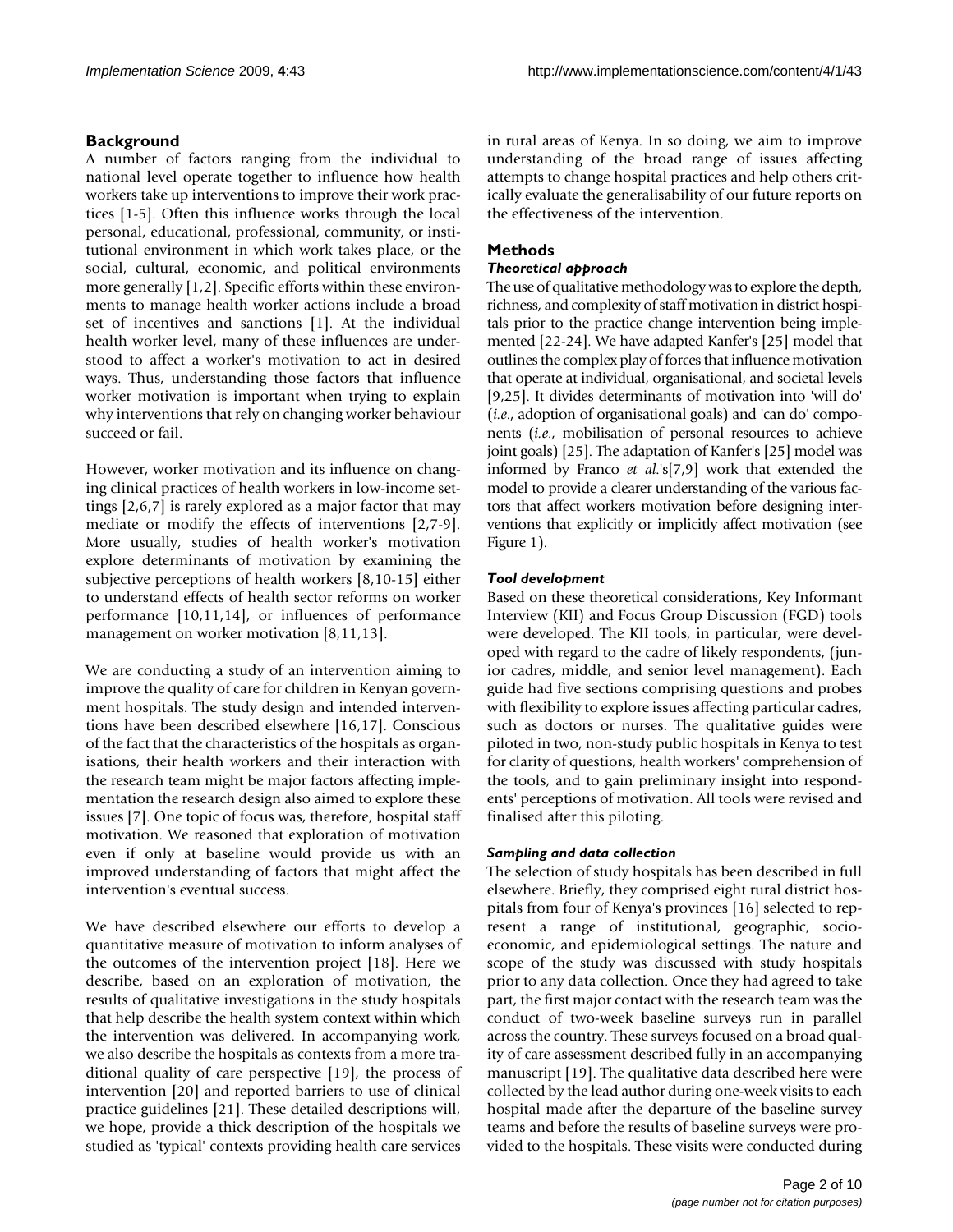

**Influences on worker motivation**.

August and September 2006 prior to any intervention. A convenience sampling approach was used to select participants to be interviewed in English (the language of all primary, secondary, and tertiary education in Kenya). Because the numbers of some key informants (hospital chief executive officer (CEO), administrator, matron, and ward in-charges) and clinicians (doctors and clinical officers, or COs) were few, an effort was made to interview all present during the one-week visit.

In this study, the main focus of data collection was professional staff working in areas with regular contact with sick children in their day-to-day work because the intervention was aimed at improving paediatric care. FGDs were conducted among nurses (especially in maternity and child health sections) because they form over 50% of the clinical staff in the hospitals. FGDs were mainly done in the late afternoons because workloads reduced considerably in this period. Throughout the one-week visits to hospitals the principal investigator (PI) was an engaged observer of health worker roles, attitudes, and practices, and the functioning of the hospital as an institution, keeping detailed field notes to supplement interview data.

# *Data analysis*

In response to some sensitivity about tape-recording, detailed notes of interviews and group discussions were the primary data record with tape recordings used to supplement these where possible (in fewer than 20% of interviews). All notes of interviews undertaken in the field were transcribed into MSWord 2003 (Microsoft Corporation, USA) by the PI. These were then imported into NVIVO7 software (QSR International Pty Ltd, Australia) categorised by type of interview (FGD, small group, key informant, or observations). Each transcript had a unique identifier comprising of date, hospital code, type of interview, and participant type, allowing exploration of data by subgroup (*e.g*., health worker cadre).

Coding into themes was carried out in a three-fold manner. The initial coding process followed the directed content analysis procedure [26] where theory was used to guide the coding process. This was done during fieldwork where the investigator examined his notes at the end of every day and identified any issues that needed further exploration or clarification. This was achieved by returning to the same individual or exploring arising issues with new participants. The second was during transcription where, independent of the first phase, prominent issues were marked for further exploration. Finally, after importing the transcripts to NVIVO7, conventional coding (where coding categories are directly derived from the text data [26]) was performed without reference to the results of the first two coding processes. Results from the three processes combined with views of a second, independent reading by a second investigator (ME) of more than half of the transcripts, and insights from on-site observations were reviewed and used to derive relevant major thematic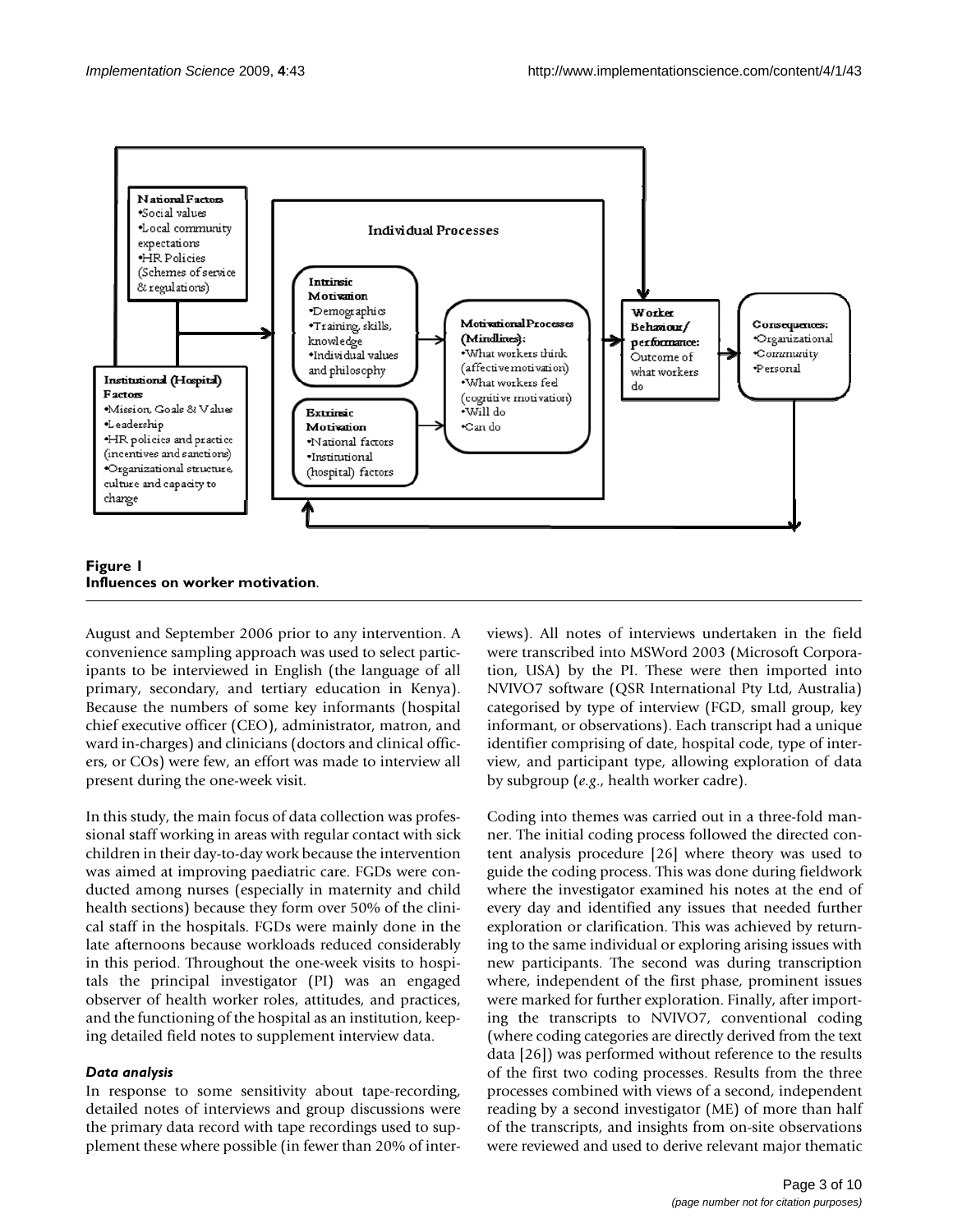categories. Codes that initially seemed to be different were re-examined and found to provide additional explanation for the larger categories, a process that improved our explanatory ability.

### *Ethical issues*

Ethical clearance for these studies was obtained from Kenya's National Ethics Review Committee, and permission was gained from the heads of each hospital before work started. Written consent was sought for interviews and FGDs from the study participants.

# **Results**

A total of 185 staff comprising of hospital directors, matrons and administrators  $(n = 19)$ ; nurses  $(n = 92)$ , doctors  $(n = 13)$ , pharmacists  $(n = 4)$  and COs  $(n = 36)$ ; and other paramedics comprising of laboratory, dental, orthopaedic, and pharmaceutical technologists (n for group = 21) contributed data (Table 1). Overall, the majority of respondents were female, which concurs with the findings of the 2004 MoH Human Resource Mapping exercise that found more female workers (52.7%) than male (47.3%) in Kenya's health workforce [27]. In Kenya, COs are a form of substitute physician undergoing a fouryear academic and internship training. They are twice as numerous as doctors in the health system, being major providers of clinical services in rural hospitals. Their pay is comparable to that of nurses and usually less than 50% of that of even junior physicians.

All FGDs ( $n = 5$ , with 39 participants) were carried out in the maternity and child health sections. In other areas, low staff numbers only made it possible to conduct individual ( $n = 90$ ) or small group interviews ( $n = 20$ , with 56 participants). All respondents found the study and its topics to be very timely. Even so, a few respondents (about 5%) found questions relating to promotions, salary, and training to be very sensitive and seemed guarded when addressing these issues.

In line with our conceptual framework and our intention to provide a rich, contextual description of the hospitals studied, we present our data stratified by the level at which factors may operate to influence motivation (national, institutional, and personal). We then present a description of their effects in discussing motivational outcomes. While recognising that this represents a simplification of the interrelatedness of many factors and their consequences, we hope this aids readers' appreciation of the intervention's context and their understanding of how an intervention delivered at the hospital level may or may not influence health worker behaviour.

# *Personal level*

#### *Altruism, prestige and professionalism*

Various reasons account for why health workers chose to become health care workers. Older respondents professed to have been attracted to join healthcare by the altruistic nature of the service (rewards associated with caring for others) with some nurses liking nursing: 'I like nursing because it is a helping profession, just like being a Pastor in a church' [FGD MCH Nurses, H5]. Other health workers joined due to the prestige associated with medical work. The attraction of hospital work might also have been additionally influenced by working with skilled colleagues, especially if working with them resulted in appreciation by patients and/or their relatives.

'Sometimes when the patients become well, they return and give you a chicken kama shukrani kwa kazi mzuri uliyofanya' (as thanks for the good work you did). [FGD MCH Nurses, H5]

Whatever the reason for joining, a strong sense of professional attachment subsequently reinforced by training or

| <b>Hospital Code</b> | Key Informant Interviews | Focus Group Discussions* | Small Group Interviews# |
|----------------------|--------------------------|--------------------------|-------------------------|
| HI                   | 14                       | 0                        | 4(3,2,3,2)              |
| H <sub>2</sub>       | 15                       | l (7)                    | 3(4,2,3)                |
| H <sub>3</sub>       | 14                       | (5)                      | 2(2,2)                  |
| H <sub>4</sub>       |                          | l (7)                    | 2(2,2)                  |
| H <sub>5</sub>       |                          | 1(10)                    | 0                       |
| H6                   |                          | 0                        | 4(3,4,3,4)              |
| H7                   | 13                       | (10)                     | 3(2,3,4)                |
| H <sub>8</sub>       | 12                       | 0                        | 2(3,3)                  |
| <b>Total</b>         | 90                       | 5(39)                    | 20(56)                  |

#### **Table 1: Numbers of interviews by hospital**

\*To be classified as a focus group discussion, an interview had to have at least five members of staff excluding the interviewer. The brackets show the number of staff present in that particular session.

#Small group interviews comprised of discussions that had two to four staff members. The brackets show the number of staff present in the sessions held.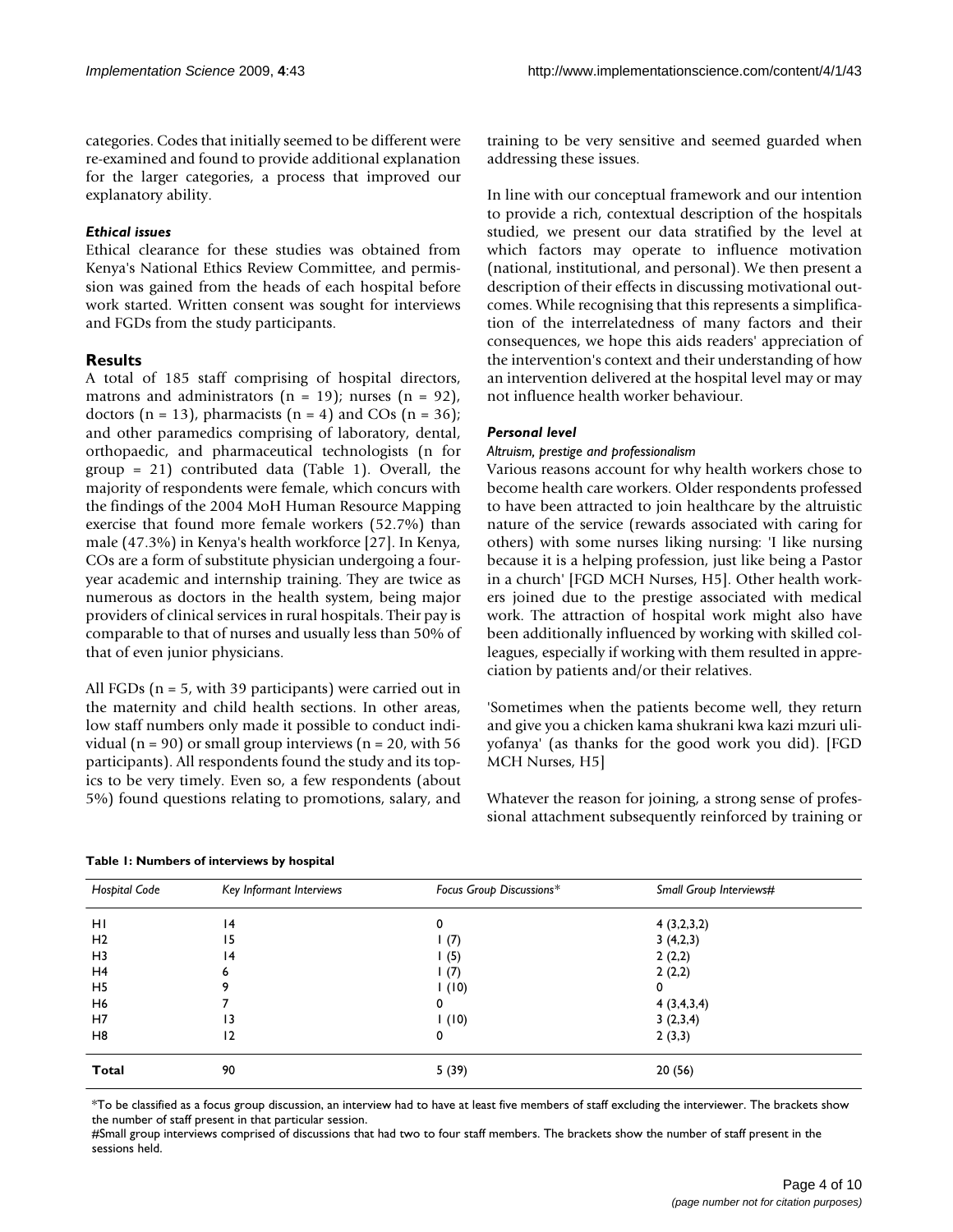organizational/professional ethos was commonly reported among all age groups.

# *Job security*

In addition to these, young respondents also stated that they were influenced by the job security offered by health care work (discussed hereafter). It was thought that 'the only problem with working for MSF (Medecin Sans Frontieres, a non-governmental organization) is that one can be sacked any time. With the government, it takes time. They have to find out what went wrong' [Nurse, H3]. Despite appreciating the advantages that government employment provides, some workers took advantage of this situation. As one hospital CEO stated, 'there are people who can't change because they are benefiting from the system. You see that? And there is that element, civil service – nothing can be done to me ... I will get my salary' [Medical Superitendent, H3].

# *Unmet expectations*

Perceptions varied between older and younger respondents, the former resigning themselves to working for a future that had increasingly become gloomy. This was attributed to unfulfilled expectations because the conditions of service had deteriorated from the late 1980s through the 1990s when many of them were recruited.

'We just work because we need to, but we are not happy. Even if we retire, utaninginia kwa kaburi kabla ya kupata marupurupu yako (you will teeter by the grave before you get your benefits).' [Small Group Interview of Nurses, H6]

The younger workers in comparison were happy just to have a job, but did not trust the system to look after them in the long term. For example, a few of the young workers accepted the fact that 'salary is a significant de-motivator but I have no problem with it at the moment as I am looking for experience and move on' [CO, H1].

# *Challenged by the demands of clients*

Workers sense of fulfilment was challenged by inability to meet the obvious need and high expectations of clients. A medical doctor explained why he found working in his local area difficult:

'You know when you come from the local area na watu wako wajue unado job hapa, masocial zinakuwa mob [and your people know that you are working here, you get many patients (referring to patients coming from his village)]. They come, mafriends, maneighbours na marela (friends, neighbours, and relatives) to get assistance from me ... they report to me kabla ya kuingia hosi (before registering as patients in the hospital).' [Medical Doctor, H2].

# *Organizational (hospital) level*

### *Physical constraints*

Reported constraints affecting health workers' ability to serve patients include shortages of staff, drugs, and nonmedical supplies, often in combination with old buildings that resulted in 'staff just work [ing] to clear the queue but not to provide quality work. They do not see the problem of the person' [CO, H7].

System performance is affected in a knock-on sense if there are considerable numbers of workers having multiple roles that they have little time to perform well. This is the case where senior officers working in the hospitals get extra duties at the district headquarters and are not available to carry out their hospital based functions, stretching the abilities of those who work underneath them:

'The pharmacist who runs the hospital is also responsible for the district which has many training functions. This leaves me alone to run the hospital pharmacy.' [Pharmaceutical Technologist, H5].

This has system-wide implications for recent governmental management interventions aimed at improving hospital and worker performance, such as the introduction of the Rapid Results Initiative (RRI). The RRI seeks to introduce systemic changes in the health system. Hospitals develop targets on issues of national importance and agree to meet these in one-hundred days. However, shortages of staff with those remaining having multiple roles has led to questions about such initiatives:

'RRI has been badly affected by the shortage of staff, especially in the running of ARVS due to the high HIV/AIDs rates in the district. Do you know that they [hospital management] have been refusing staff to go on leave in order to meet the targets? The question is that RRI will remain and staff will have to go on leave – so what will happen?' [CO, H7].

# *Relationships between colleagues*

Constraints at the workplace could also be attributed to problems with local supervisors who do not appreciate some health workers but instead look for mistakes leading to tension between workers:

'They are not supporting the nurses at all. The doctor comes, he will do the reviews, off. But the nurse is left with that patient. Come to night duty we have almost 60 patients in post-natal with one nurse plus how many beds – eight ... eight ... 16 beds ... 18 beds ...' [Nurse, H6].

Both nurses and doctors reported the CO cadre to have relatively poor inter-professional relations with them,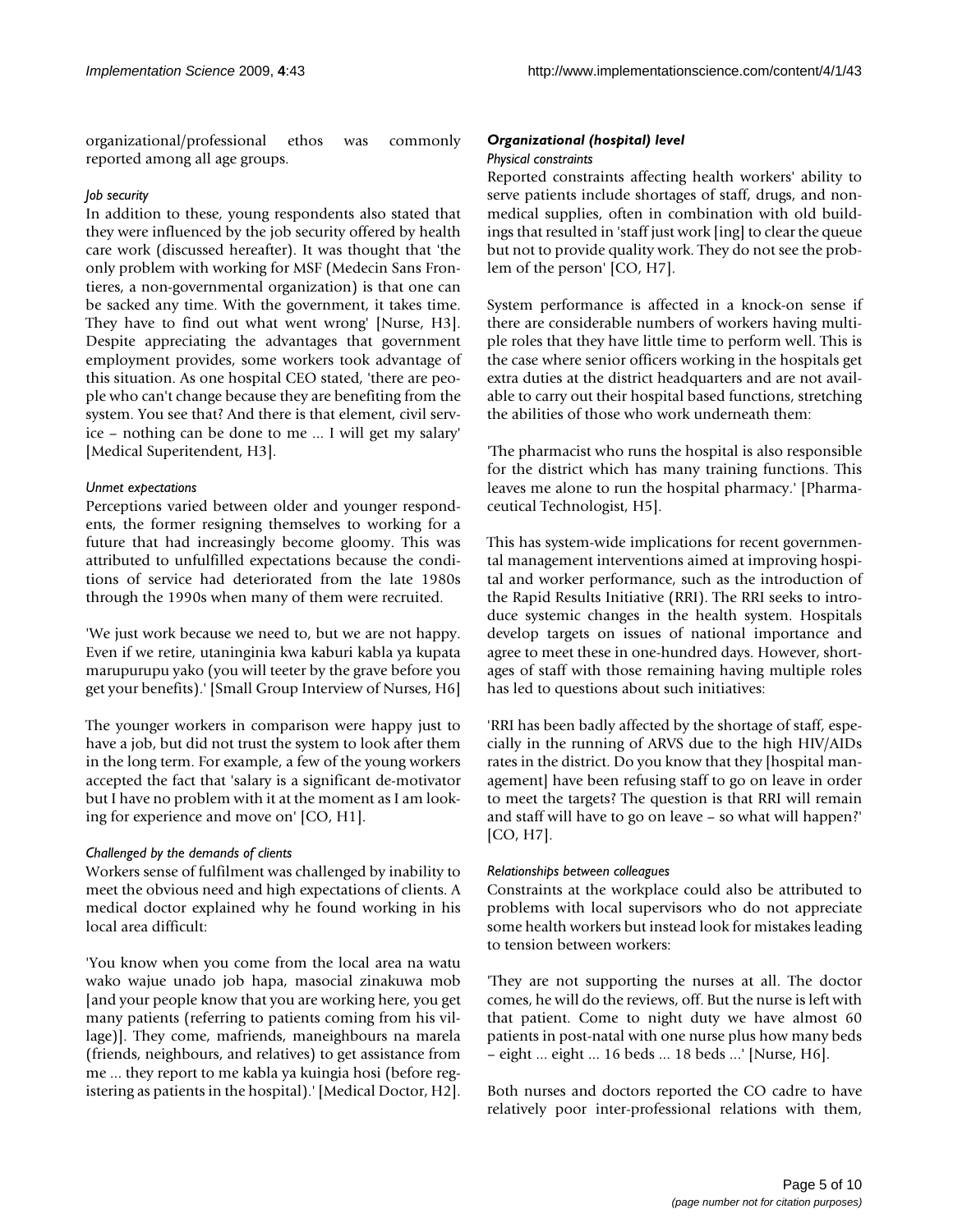with particular concerns expressed over their performance. However, one senior CO felt differently about the situation, stating that 'My COs feel sandwiched between doctors and nurses. They feel like endangered species as if anything bad happens, it is blamed on them. If everything is okay, they do not seem to appear' [District CO, H3].

#### *Lack of fairness*

Lack of fairness in ensuring equal access to opportunities, such as training seminars, can be de-motivating:

'At times, in-charges [ward supervisors] get people from their own tribe. There is a lot of ethnicity in the hospital among the supervisory level but not in the lower cadres. The administration also functions along ethnic lines and is not good.' [Nurse, H7].

The perception of fairness must also extend to dealing firmly with indiscipline:

'COs really protect one another – so bad officers go unpunished. If a nurse reports that there is no CO and calls a doctor to see patients, the nurse will be harassed – she is caught in between the two.' [Acting Hospital Matron, H7].

#### *Lack of incentives*

Even though many issues that cause low motivation cannot be resolved at hospital level, our work reveals that hospital management can work to mitigate low staff motivation. There were some examples of how some simple, local, non-financial incentives might help, such as offering lunch to staff working in critical areas or providing a separate room where hospital staff (and their families) can come for treatment when sick. One doctor felt that:

'They can at least offer tea . look, we chase patients to pay fees. For example, take the issue of filling NHIF forms *[National Health Insurance Fund]*. This is an extra load on us, it is a clerical job. The hospital can earn as much as 200 K (KES 200,000) per month from the forms alone but none of this is ever used to reward or provide incentives to us. So, if they do not give us some of it, it gets lost. You know, the forms pile up and if not claimed within three months, the money is lost.' [Doctor, H2].

On the other hand, careful thought must be paid when considering either changing ways of doing things or withdrawing instituted perks on worker motivation. For example, 'the hospital was providing 10:00 a.m. tea. With the beginning of the new year (2006), the new med sup [medical superintendent] said that there was no money for this facility and it was stopped. People work to generate money but it is not clear what uses the money is put to when generated.' [Nurse, H7].

#### *Recognition and appreciation*

Recognising and appreciating workers' efforts to do a good job were apparently important influences improving motivation and may have trivial financial implications. However, respondents in some settings argued that although the hospital management was in a position of influence and could improve their motivation to work, they did not take up this role:

'A little effort by the med sup to have, say, an annual process of recognising staff say, Nurse, CO, Doctor, etc would really help staff to realise that the management was watching what they do and would reward good work.' [Senior CO, H1]

That managers did not bother with this aspect of staff management has made many health workers feel unappreciated:

'Like I remember when I was in Siaya, the Medical Superintendent there started this initiative when he was there, so he picked CO of the year, nurse of the year, laboratory staff of the year. The CO was given a wall clock, nurse was given a set of cups, I think it was encouraging – somebody is seeing what you are doing. So somebody, another person will also say if so and so got, why can't I struggle?' [Senior Orthopaedic CO, H1].

#### *Communication*

A considerable part of good management is good communication between hospital management and its staff. However, most respondents felt there was little communication, and if it took place it was often performed poorly:

'They are the right people, they just need to improve at least communication. Communication is very good to an adult, when you are told wait, you are able to wait ... this one is not possible but if we tried this one, we can try it. Yes, at least there is some communication. But if somebody keeps quiet then you don't know if you are doing the right thing or you are not doing the right thing.' [Nurse, H6]

#### *Commitment of managers to improve staff conditions*

Despite the preceding, health worker motivation seemed improved in the sites where the hospital director personally took charge and created favourable working conditions to which staff responded positively:

'So then I became a bit committed to my work because people were willing, systems were moving, high bosses have been very supportive, the NGOs [non-governmental organizations] have been coming and they are very supportive and I have found things moving.' [Medical Superintendent, H3].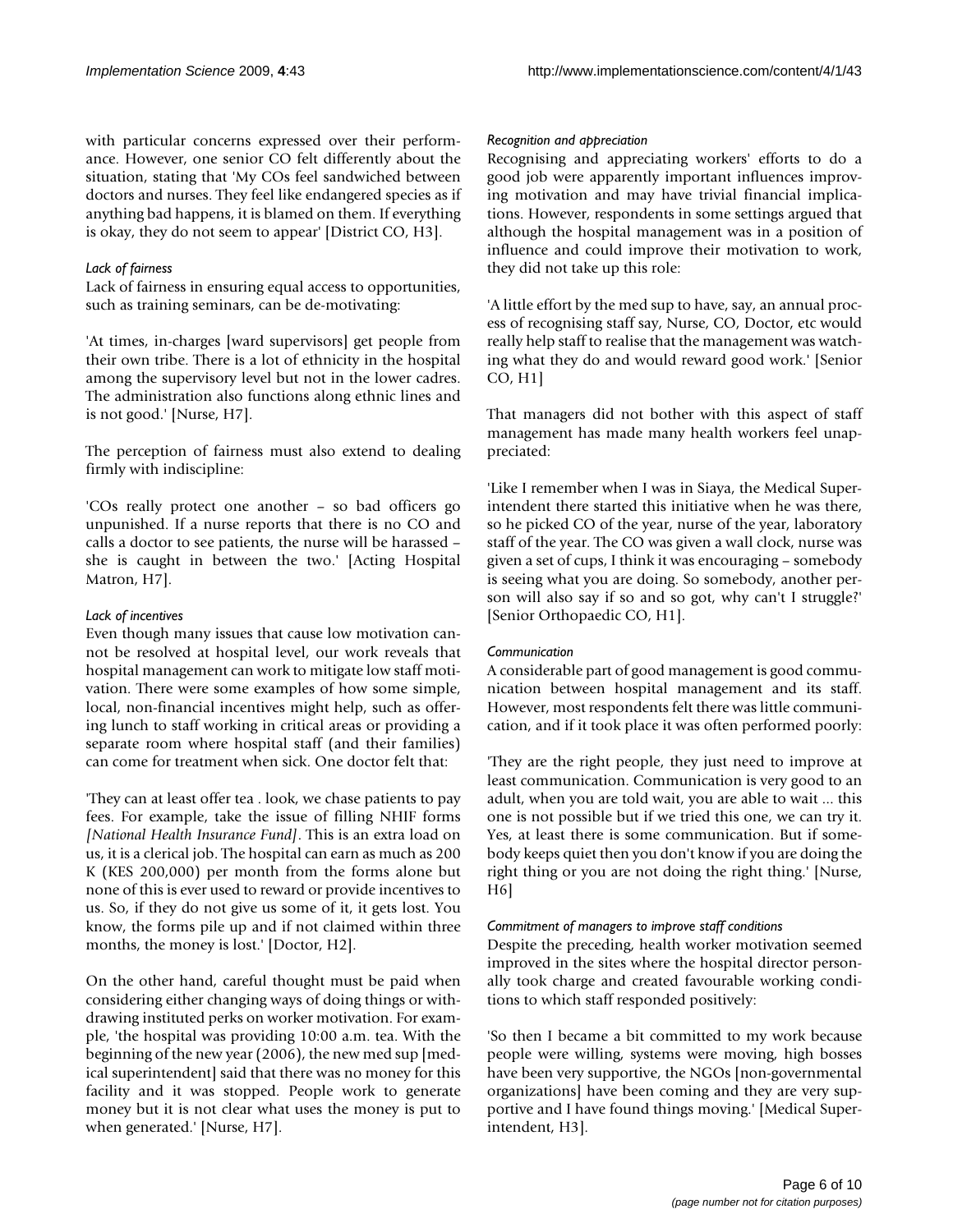However, in some settings where the hospital director could have been willing to try and improve work conditions thus staff motivation, the staff were so poorly motivated that they were no longer willing to reciprocate with improved performance. For example:

'The med sup has done much work to improve the hospital. You know, the people here are very difficult. You cannot be soft with them. That is why the med sup is a tough person – that is the only way you can get things done over here.' [CO Intern, H4].

#### *National context*

#### *Schemes of service*

Salary levels and promotion procedures are outlined in a health worker's scheme of service. In all interviews and across all cadres, both salaries and the way promotions are handled were mentioned to be significant de-motivators. In particular, the lack of promotions was mentioned as a major issue because it affects upward progression and therefore salaries:

'This business of staying for too long in one job group it really de-motivates not just COs in fact all health workers ... it's really de-motivating. It's really, really de-motivating because it's as if you are working, nobody is seeing and nobody is appreciating so you have time and time until you say let me try a greener pasture somewhere.' [Senior Orthopaedic CO, H1].

Even where promotion was possible, there was a clear breakdown of trust between workers and the central bureaucracy:

'Promotion is said to be automatic but this is only on paper. In practice, one has to bribe.' [Hospital Pharmacist, H3]

To some workers, a cadre's scheme of service was a reflection of the way they were recognized and appreciated. For example, the existence of different outcomes from doing similar work with similar levels of risk exposure results in feelings of unfairness:

'There is no risk, uniform, travelling or extraneous allowances yet we work every day and are taxed. For example, a CO's travel allowance is 3 K [KES 3,000] yet doctors get 50 K [KES 50,000] and they come from the same place.' [District CO, H5].

Another example is the provision of the non-practice allowance meant to attract medical officers back into Kenya's public sector that increases their salaries with the proviso that they do not practice privately. The sense of injustice felt by other cadres is compounded by the fact that doctors continue with private practice even though they continue getting the non-practice allowance:

'COs are not considered like doctors ... we are not allowed to practise and are not given a non-practising allowance like doctors. We serve the same government, so we should be given the allowance.' [District CO, H3].

Low salaries were reported to de-motivate staff not just because of unfavourable comparisons with other workers, but because they threatened staffs' ability to meet their daily needs and have a standard of living befitting of their professional status in the community. This further affected their retirement benefits as pensions are pegged on the salary at the point of retirement:

'The new government increased salaries but made the ones of senior staff to be very high and did not touch the salaries of the lower cadres. We have been trying to calm the COs but I feel that they [COs] are not for what we are advising them.' [District CO, H5].

#### *Career development*

Many COs felt that their cadre was much maligned considering the opportunities available to their colleagues (*i.e*., nurses and doctors) to progress upwards. For example, 'Nurses can start from certificate to PhD. Why not COs?' [CO Intern, H8]. This has been attributed to a poorly functioning scheme of service for COs that has not been reviewed in many years. As such, a senior CO felt that 'there are many hindrances even at the council level. The nurses' scheme has been okayed while the CO one was refused. The question is why are there so many hindrances? It really demoralizes them [COs].' [District CO, H8].

Even where opportunities for self-advancement through training are possible, increased costs of training represent a major barrier. The increased costs are attributed to first, the government reducing or stopping altogether subsidized training for most officers, and second, increases in fees as institutions seek to recoup the lost government subsidies from students.

#### *Implications of low motivation*

The combination of poor salaries, lack of promotions, and poor access to training opportunities amongst other factors result in low motivation. Poor performance and lack of concern about performance are likely results resulting from the feeling that 'there is nothing to make us feel that we should work' [CO, H8]. In addition, performance is also threatened by burnout resulting from a combination of factors ranging from hospital-related issues, such as heavy workloads and lack of medical supplies to the way staff relate to the community where the hospital is located: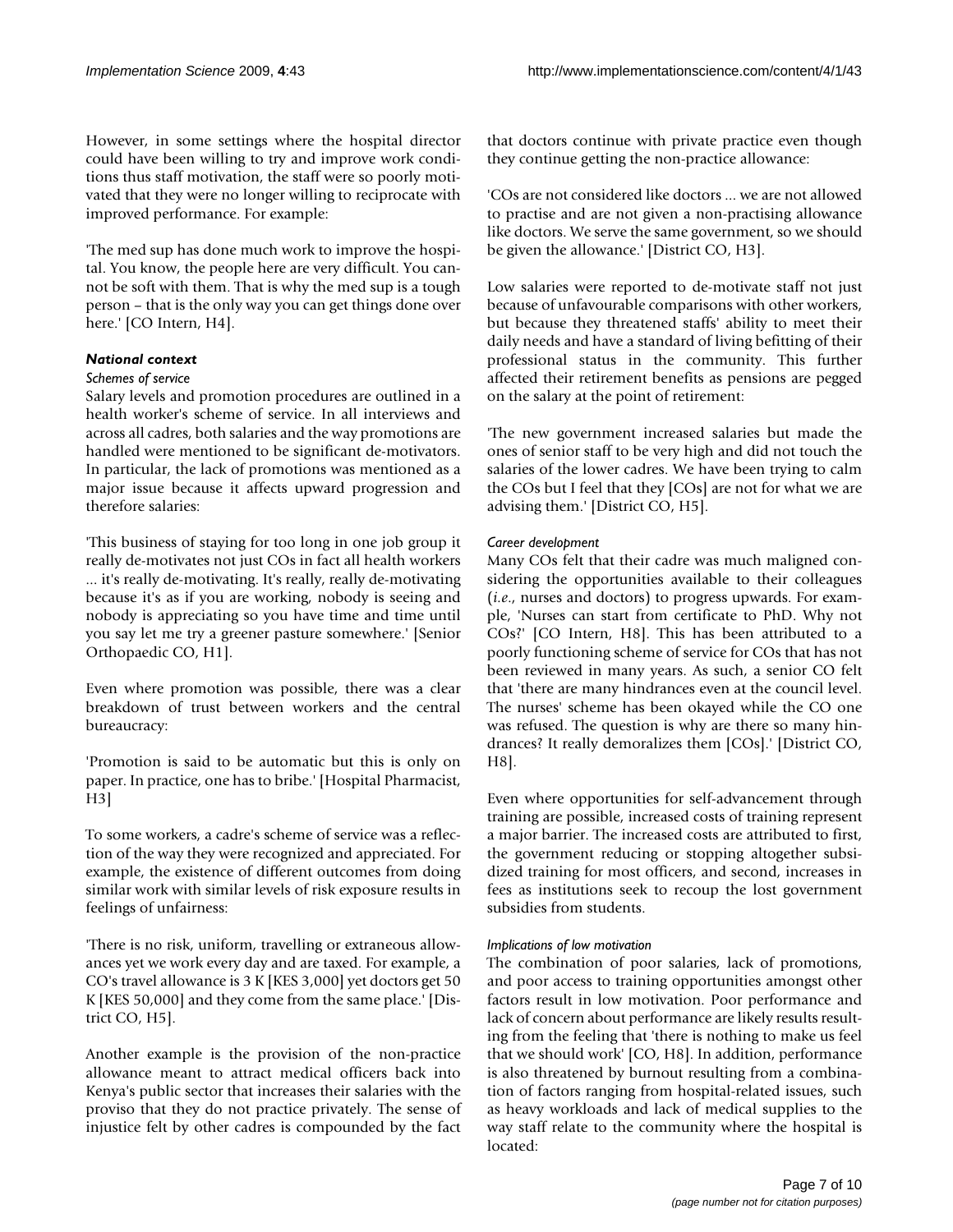'We see a lot of burnout among staff which has resulted in poor attitudes to patients and work. This has been compounded by poor working conditions and negative attitude from the community.' [Hospital Matron, H5].

Typical reactions include deliberate absenteeism where 'staff just collude with the COs to get sick-offs and then some of them go out to work in private clinics in town' [Hospital Matron, H6]. Another response is lack of timeliness, with some hospitals having introduced attendance registers to ensure that officers came and left on time, although it is difficult at the hospital level to determine whether these have worked:

'They [hospital staff] have started clocking in as a result of the laxity, though, even if they come in on time, it is not known if they are working well or not.' [Hospital Matron, H6].

Other adaptive responses resulting from low motivation and poor remuneration included being 'casual in their approach to work or ... demand [ing] bribes or sell [ing] the drugs given to them by medical representatives' [District CO, H2].

# **Discussion**

# *What are the main findings?*

The reports in our work alluding to poor communication, lack of transparency in decision making, an impenetrable and unfair bureaucracy, poor infrastructure, and few resources all resonate with much published work from low-income settings [8,10,11,13]. However, at the hospital level where strong and supportive leadership was present, worker motivation appeared to be higher than in sites that lacked this. This was seen to be critical to improving worker motivation in sites where workers faced significant shortages in equipment, tools and supplies.

This reiterates the important role that hospital management, especially the hospital CEO, has in mediating the effect of de-motivating factors at institutional or national levels. For example, it is posited that the hospital CEO has some leeway to provide local incentives that can improve worker motivation which need not have major financial implications. Examples include identifying and rewarding well-performing health workers. This sends the message that the hospital management is interested in and rewards good performance.

Additionally, good working relationships between cadres also enhance worker motivation. This can be facilitated by the hospital management, for example by holding weekly morbidity and mortality meetings attended by representatives from all cadres where issues affecting health workers' performance can be discussed fairly and decisions made that are followed up. Where inter-cadre relations have been found to be poor, low staff retention, job satisfaction, and inefficiency of health care delivery have been experienced [28], as is the case in Nigeria [29].

However well the hospital management works to create a supportive working environment in the hospital, it is clear that there are issues at system level that affect the motivation, and therefore performance, of health workers. We found examples of Kerr's [30] argument that many systems reward behaviours that they are trying to discourage, a finding similar to those reported from countries such as Mali [8], Ethiopia [11], and Uganda [10]. For example, recognition of worker's efforts has little cost implications yet is not done [8,10,13,31], while staff who shirk their duties or are rude to patients seem to be rewarded by the long period of time it takes to sanction them [14]. On the other hand, if the health system appears to 'favour' a certain cadre through provision of incentives in order to retain them, it is likely that feelings of injustice by other cadres will emerge leading to de-motivation. This in the Kenyan system is apparent between doctors (who have numerous allowances and clear career prospects) and COs who, as substitute physicians, have significantly lower levels of pay and benefits.

It is thought that a major factor creating conditions likely to reduce motivation is the actual implementation of the schemes of service in place [32]. Properly functioning national schemes of service could greatly enhance worker motivation, because every health worker would be treated and remunerated fairly for what they do. In keeping with literature from other countries, inadequate salary and problems with promotion were mentioned by all interviewed health workers as being very de-motivating, being particularly related to retirement benefits [10,11,13,14,31]. In Kenya's health sector, this is perhaps exacerbated by feelings of unfairness. Within the health sector, and as described above, doctors have been receiving a number of allowances aimed at improving their recruitment and retention rates, while COs and other paramedics have not received such financial incentives. In addition, comparisons with other non-health government employees, such as those in the uniformed forces or teachers who also offer essential services but have had their salaries increased, are unfavourable perhaps further contributing to feelings of injustice. While the hospital management cannot directly rectify issues related to delayed promotions or poor salaries, the hospital management can at least act as advocates for their staff. Such actions rely on having good communication channels, often absent, that ensure all are clear on what is possible to help manage health workers expectations of local management.

In theory, there exists in the hospitals studied an annual performance appraisal process, but this appears not to be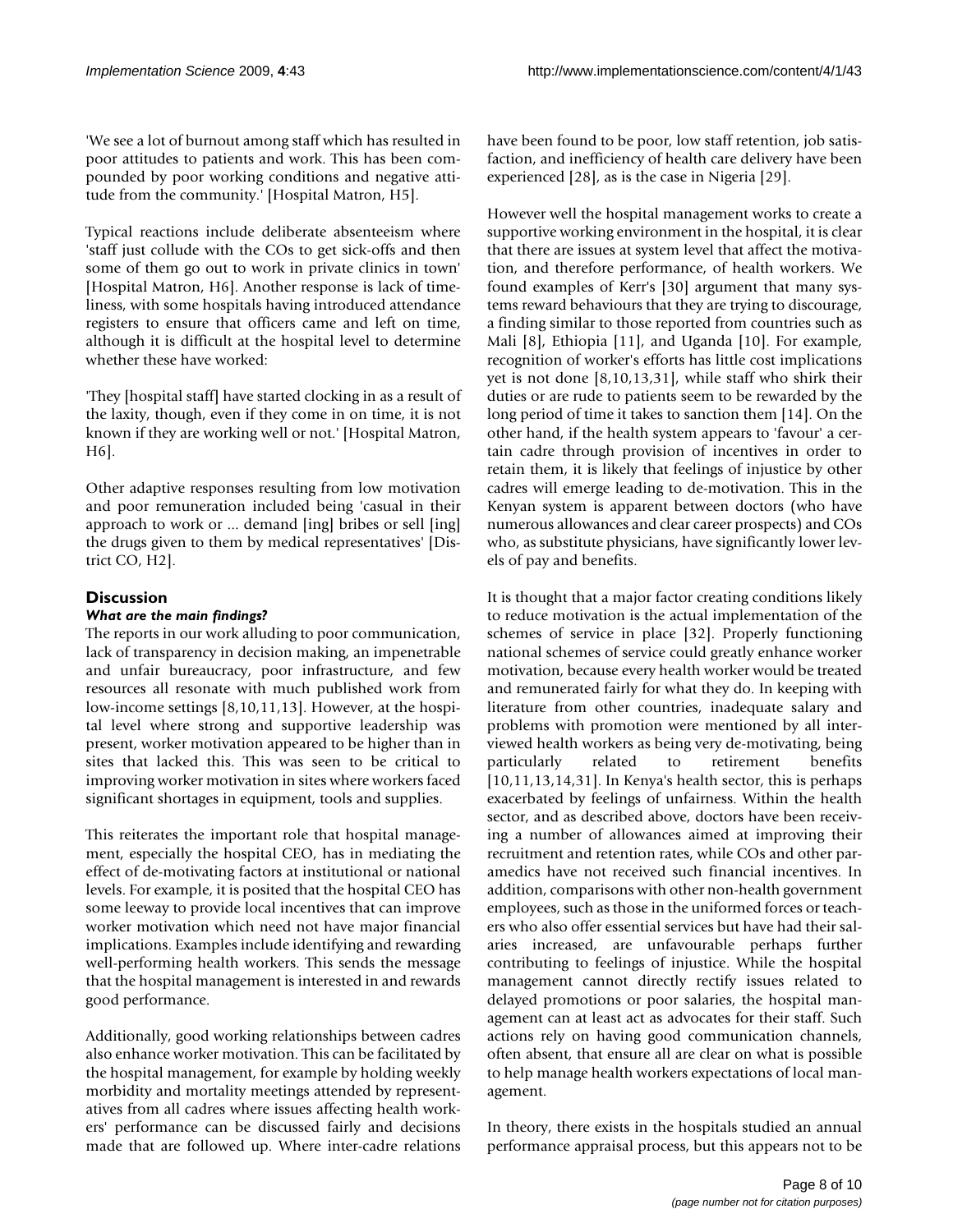linked to worker rewards or sanctions. Dieleman and her colleagues [8] found in Mali that appropriate performance management (*i.e*., job descriptions, supervisions, continuous education, and performance appraisal) can positively influence the main motivators of health workers (*i.e*., responsibility, training and recognition, and salary). It is thus vital that initiatives such as the recently introduced public sector performance improvement initiative, of which the rapid results initiative is a part, are not just a paper exercise.

In the setting described, reinforcing a health worker's reasons for becoming a health care worker and attachment to their profession by providing a working environment that supports their work would seem powerfully motivating. In this light, difficulties in the health system that affect the ability to work well undermine a health worker's self-worth and commitment [28], a finding similar to that observed by Kyaddondo and Whyte in Uganda [10]. In our study, sites that were able to support workers' professional identity coupled with continuing professional education (CPE) were found to provide a generally more motivating environment than those without these features.

# *Which factors can the planned intervention address and how?*

Woodward [1] argues that a hospital must provide an environment where attempts to introduce change will be positively rewarded and that removing cues that make health workers revert to their old behaviour will continue to support change [1,22,23]. Thus, features of sites with environments that could help accept change might include supportive leadership ensuring workers have good access to tools and medical supplies. Other features include a hospital management that creates opportunities for its health workers to access training, use of simple local incentives to positively influence worker motivation and collaboration with civil society, and donors to improve hospital facilities. Few of these characteristics were apparent in the sites we studied.

Instead, a range of problems in all sites were reported, such as sometimes poor teamwork across cadres, significant shortages of resources, inadequate infrastructure and mistrust in the decision-making process particularly with regard to training. These difficulties at the hospital level were compounded by major, national level issues, such as inadequate schemes of service, mistrust, and low salaries. Although the number of hospitals (eight) included in the study is relatively small, we believe that our description of these sites is likely to be representative of a large section of the rural government hospital sector in Kenya.

# *Strengthening health workers professionalism*

In all eight sites visited, health workers expressed the need to upgrade their skills but lacked the funds to undertake courses that addressed this. The multifaceted intervention being introduced in these sites aims at implementing evidence-based clinical practice guidelines (CPGs) and improving the quality of care being conducted in Kenyan hospitals [16]. The guidelines summarise the available evidence on major diseases and indicate that good care can be provided after relatively brief training with only basic resources [17]. To support the implementation of guidelines, local facilitators from within the hospital are to be provided to encourage the provision of good care, liaise with administrators, and help solve problems related to supplies and equipment [19,20]. The intervention could therefore improve worker's motivation and, when linked to positive feedback, could further encourage good performance [16,17,20]. In this regard, setting clear standards of what is expected, fostering teamwork, and being able to recognise progress towards these standards may be helpful.

# *Reinforcing supportive leadership at hospital level*

Another major aspect of the intervention aims to improve hospital and health worker motivation and performance through supportive supervision from credible peers linked to feedback on performance and possibly benchmarking with other hospitals [20]. By monitoring how well the hospital has performed in certain preselected and modifiable criteria, shortcomings can be identified and actions taken to improve performance in the hope of introducing a virtuous cycle of improvement [20]. Such effects will depend on the relationships between implementers and hospitals' management, and would benefit from development of the hospital's leadership towards providing as good a working environment as feasible. Ideally, these institutional initiatives would be combined with changes in the national health system context that should include increasing the health workforce and improving resource availability, better remuneration, reliable and transparent implementation of rules, and greater recognition of good service.

# **Conclusion**

It is clear factors influencing health worker motivation are interlinked, complex, and operate at different levels. While most of those at a national level currently negatively influence health worker motivation in Kenyan district hospitals, it is noteworthy that some improvement in motivation can be attributed to how well a hospital's management organizes and runs the hospital. Workers' financial considerations cannot be gainsaid; however, implementing simple non-financial measures to improve worker motivation may also have some effect. However, interventions that aim to change worker practice simply by offering training are likely to fare poorly unless attention is paid to those factors influencing the motivation of health workers to change and perform well at individual, organizational, and system levels.